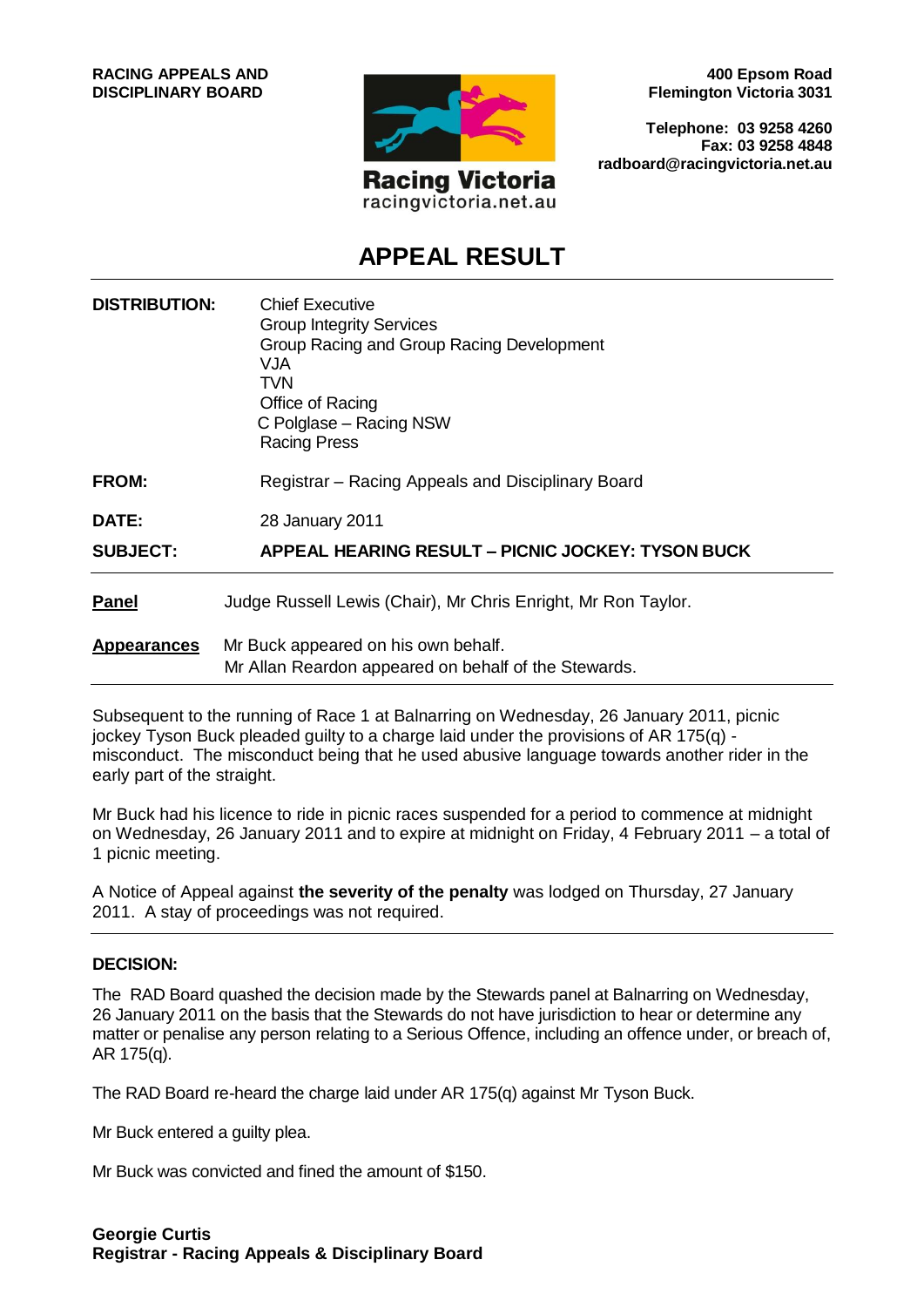# **TRANSCRIPT OF**

# **PROCEEDINGS**

# **RACING APPEALS AND DISCIPLINARY BOARD**

\_\_\_\_\_\_\_\_\_\_\_\_\_\_\_\_\_\_\_\_\_\_\_\_\_\_\_\_\_\_\_\_\_\_\_\_\_\_\_\_\_\_\_\_\_\_\_\_\_\_\_\_\_\_\_\_\_\_\_\_\_\_\_

**HIS HONOUR JUDGE R.P.L. LEWIS, Chairman MR C. ENRIGHT MR R. TAYLOR**

## **EXTRACT OF PROCEEDINGS**

**DECISION**

**JOCKEY: TYSON BUCK**

### **MELBOURNE**

### **FRIDAY, 28 JANUARY 2011**

MR A. REARDON appeared on behalf of the RVL Stewards

MR T. BUCK appeared on his own behalf